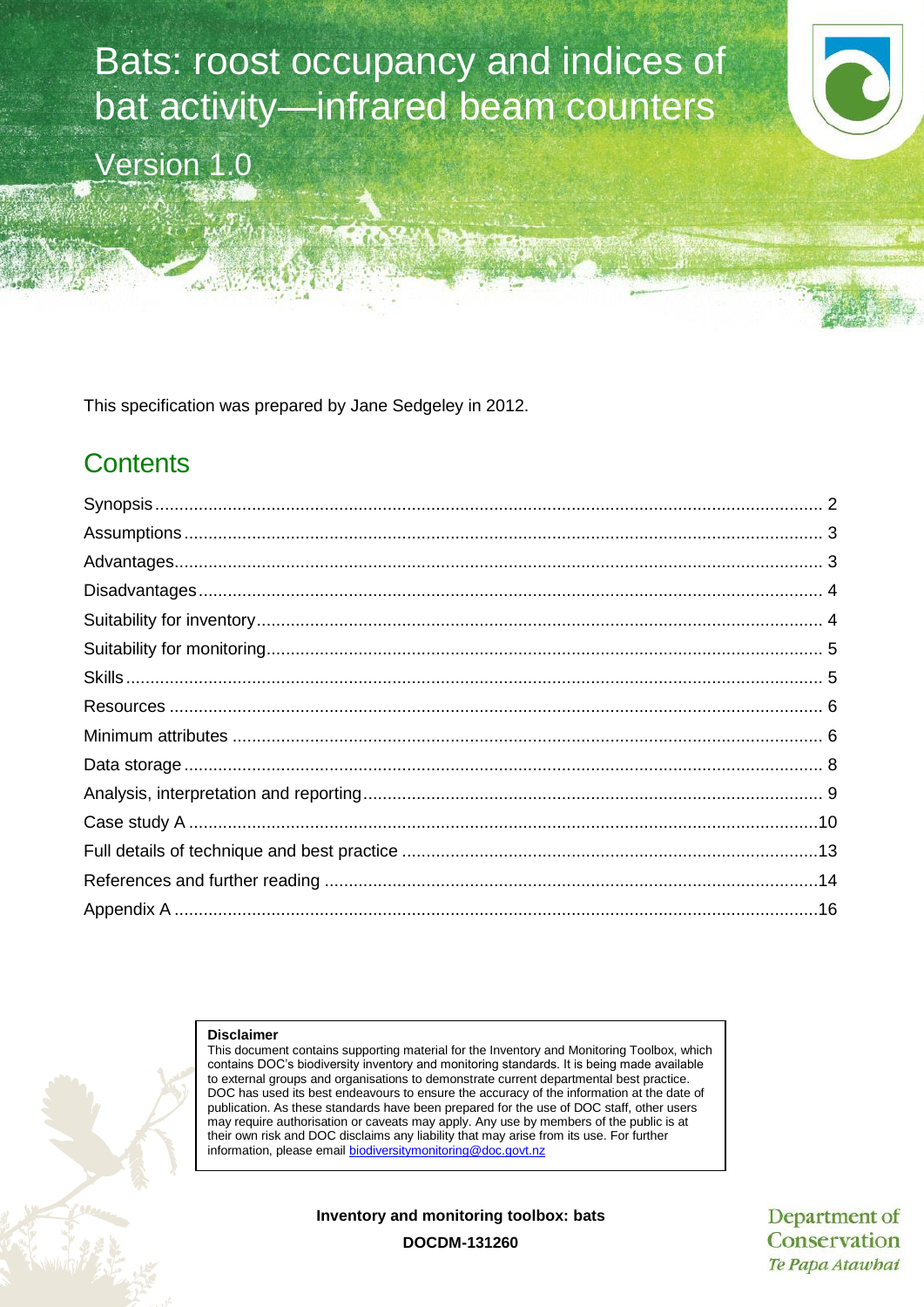# <span id="page-1-0"></span>**Synopsis**

Infrared sensors and counters can be mounted directly outside a roost exit and used to gain an index of exiting bats. A beam or several beams of infrared light are passed over the exit hole (Fig. 1). 'Active' infrared counter systems are triggered each time a beam is broken by a bat (or any other object) passing through the beam, and 'passive' counter systems are triggered when a moving object's infrared signature is detected. Each time the system is triggered, a data point is either registered on a simple counter or stored on a data logger. A computer and appropriate software is required to interrogate data loggers and retrieve count data. Systems usually include a timing mechanism that enables the system to operate remotely.

Infrared beam counters are very useful for determining presence/absence of bats at a roost over long time frames (roost occupancy), although it is not possible to tell whether all registrations are caused by bats. Any movement, such as other animals or branches moving in the wind, can trigger the counter.

Infrared beam counters can also be used to count the number of bats exiting roosts. However, systems trialled in New Zealand appear to be far less accurate than video cameras and recorders at counting numbers of bats. For example, beam counters often record a group of bats that are exiting quickly as a single individual, resulting in an underestimate of total number of bats exiting a roost. Conversely, most simple or single-beam counter systems cannot distinguish between bats entering and exiting the roost, resulting in many more registrations and, subsequently, an overestimation of the number of individuals using a roost. Infrared beam counters may not be effective in all situations, and for count data, great care should be used when interpreting results. Infrared beam counter systems should be calibrated against video counts wherever possible.

Unless accuracy improves, we *do not recommend* the use of infrared beam counters as a sole inventory method for indexing numbers of bats exiting roosts, nor for estimating population size. Likewise, infrared beam counters *should not be used* for monitoring changes over time. Developments in technology and research focusing on calibrating registrations of bats recorded from infrared beam counters with actual numbers emerging from roosts, and with actual population size, may improve the accuracy of infrared beam counters with time. The 'Introduction to bat monitoring' (docdm-590958) contains summary tables of methods for counting bats at roost sites. These include 'Bats: exit counts at roosts—cameras and recorders' (docdm-590789) and 'Bats: exit counts at roosts—simple visual counts' (docdm-590804).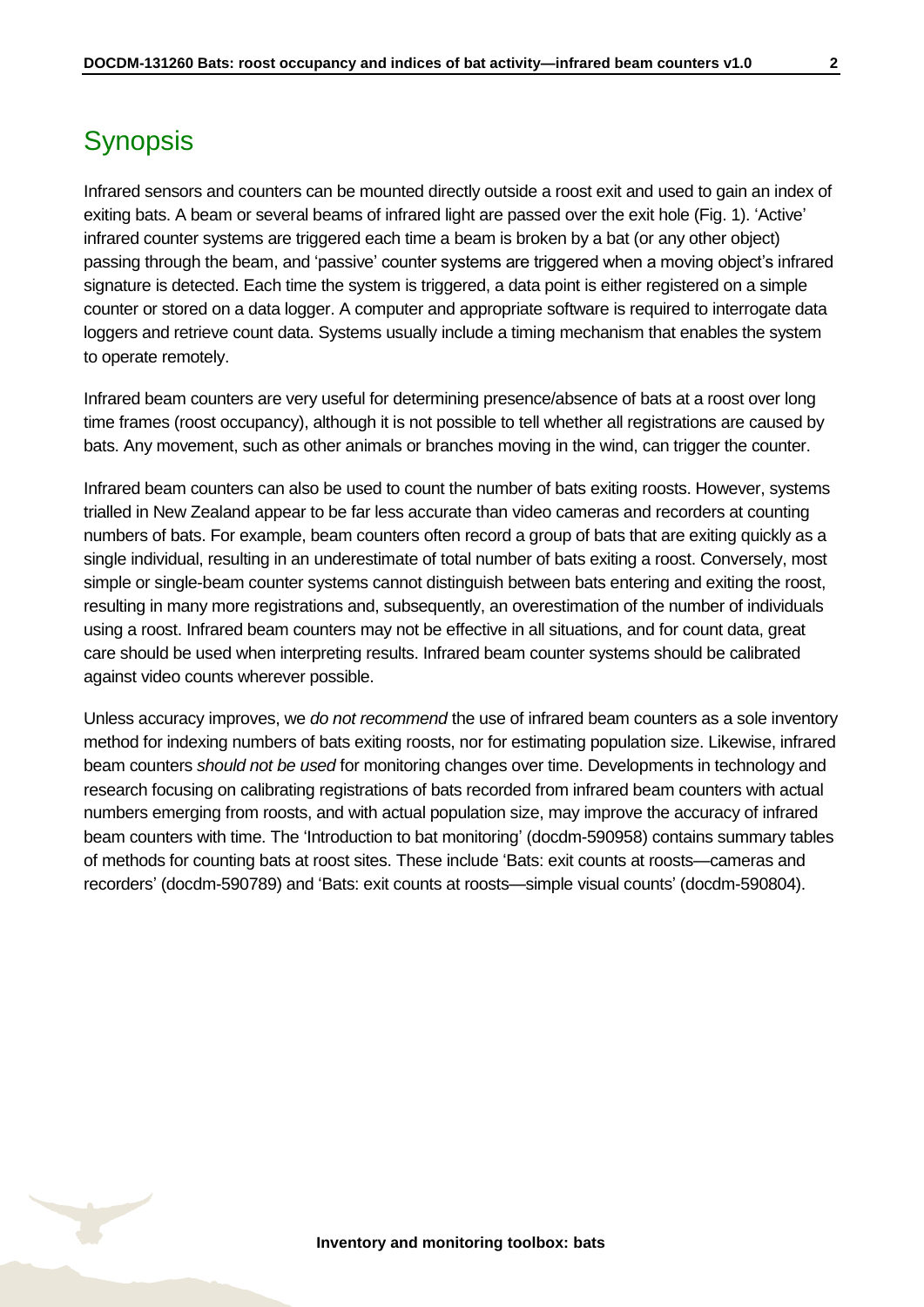

Figure 1. Single through-beam, active infrared beam counter system positioned directly outside a lesser shorttailed bat roost hole in a red beech tree.

### <span id="page-2-0"></span>**Assumptions**

- Bats will leave a roost on a particular night.
- All bats leave the roost.
- All exit holes have been accounted for.
- All individuals trigger the counter.
- The beam is triggered by bats and not something else.
- The number of registrations is closely correlated with the number of bats.

### <span id="page-2-1"></span>Advantages

This technique is very useful for determining presence/absence of bats at a roost over long time frames.

- The infrared beam counting systems are much less expensive than 'Bats: exit counts at roosts—cameras and recorders' (docdm-590789), and generally less expensive than 'Bats: counting away from roosts—automatic bat detectors' (docdm-590733) (known as automatic bat monitors or ABMs).
- Power consumption will be less than camera and video set-ups and possibly lower than the current DOC ABM units. Therefore, infrared beams can be run for relatively long periods of time before batteries need to be changed.
- Infrared beam counter systems are smaller and easier to transport into remote locations than video systems and ABMs, and potentially easier to set up than a camera and video system.
- The qualities listed above make infrared beam counters a useful alternative when multiple roosts are occupied simultaneously and there are insufficient resources to use cameras and video recorders at every roost.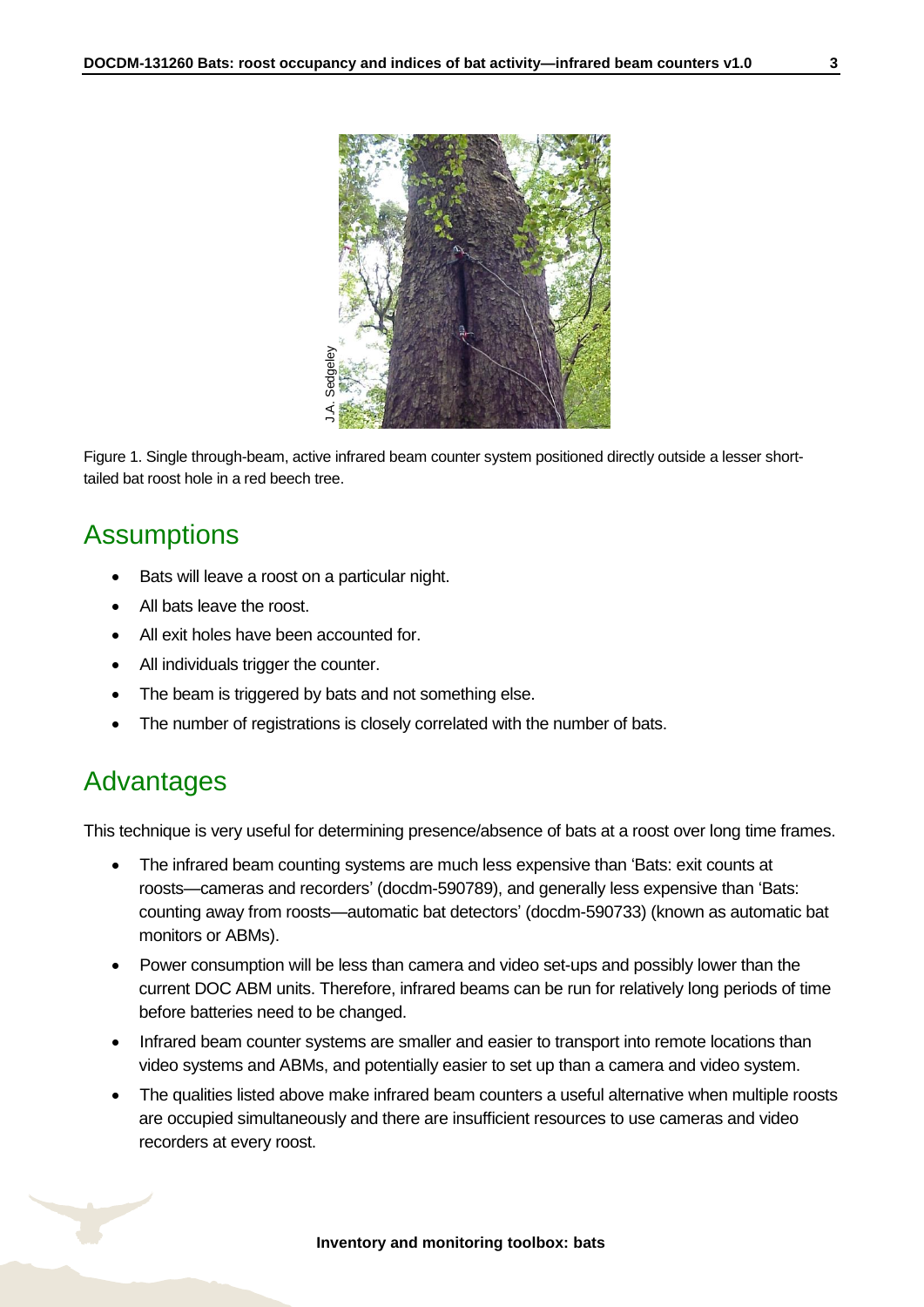- Infrared beam counters and data loggers can operate remotely and be timed to record emergence over several nights.
- They can be used both to count evening emergence and record activity patterns at roosts throughout the whole night.
- Roost occupancy and activity data can be used to plan future surveys and determine the best time to undertake counts at roosts using other methods.

### <span id="page-3-0"></span>**Disadvantages**

- Infrared beam counters are much less accurate than camera and video systems.
- It is impossible to know whether all registrations are caused by bats. Any movement, such as other animals or branches moving in the wind, can trigger the counter.
- Beam counters often record a group of bats exiting quickly as a single individual, which may result in an underestimate of the total number of bats exiting the roost.
- Most simple or single-beam counter systems cannot distinguish between bats entering and exiting the roost, resulting in many more registrations and, subsequently, an overestimation of the number of individuals using a roost.
- It can be difficult to cover large or irregularly shaped entrances with single beam counters; therefore accuracy of counts will vary from roost to roost.
- To date, it has not been demonstrated that there is a consistent correlation between registrations from beam counters and actual numbers of bats either in a roost or in a population. To have confidence in the accuracy of counts it is necessary to calibrate infrared beam counters with cameras and video recorders or direct visual counts of long-tailed bats.

## <span id="page-3-1"></span>Suitability for inventory

Infrared beam counters can be used to determine whether bats are using a roost. However, it is not possible to tell whether all registrations are caused by bats. Unrelated movements can trigger the counter. There are alternative techniques available for determining simple presence/absence of bats at roosts, which may be simpler and cheaper. These include 'Bats: roost occupancy and indices of bat activity—field sign' (docdm-590882), 'Bats: exit counts at roosts—simple visual counts' (docdm-590804) and 'Bats: counting away from roosts—automatic bat detectors' (docdm-590733).

Infrared beam counters are useful for determining whether bats are using a roost site over long time frames (roost occupancy). See ['Suitability for monitoring'](#page-4-0) for more details.

As noted for monitoring, infrared beam counters can also be used for recording numbers of bats exiting roosts. Unfortunately, at the time of writing, the systems trialled in New Zealand appear to be far less accurate than counts derived using cameras and video recorders. Unless accuracy improves, we do not recommend that infrared beam counters are used as the sole inventory method for indexing numbers of bats exiting roosts, nor for estimating population size. Developments in technology and research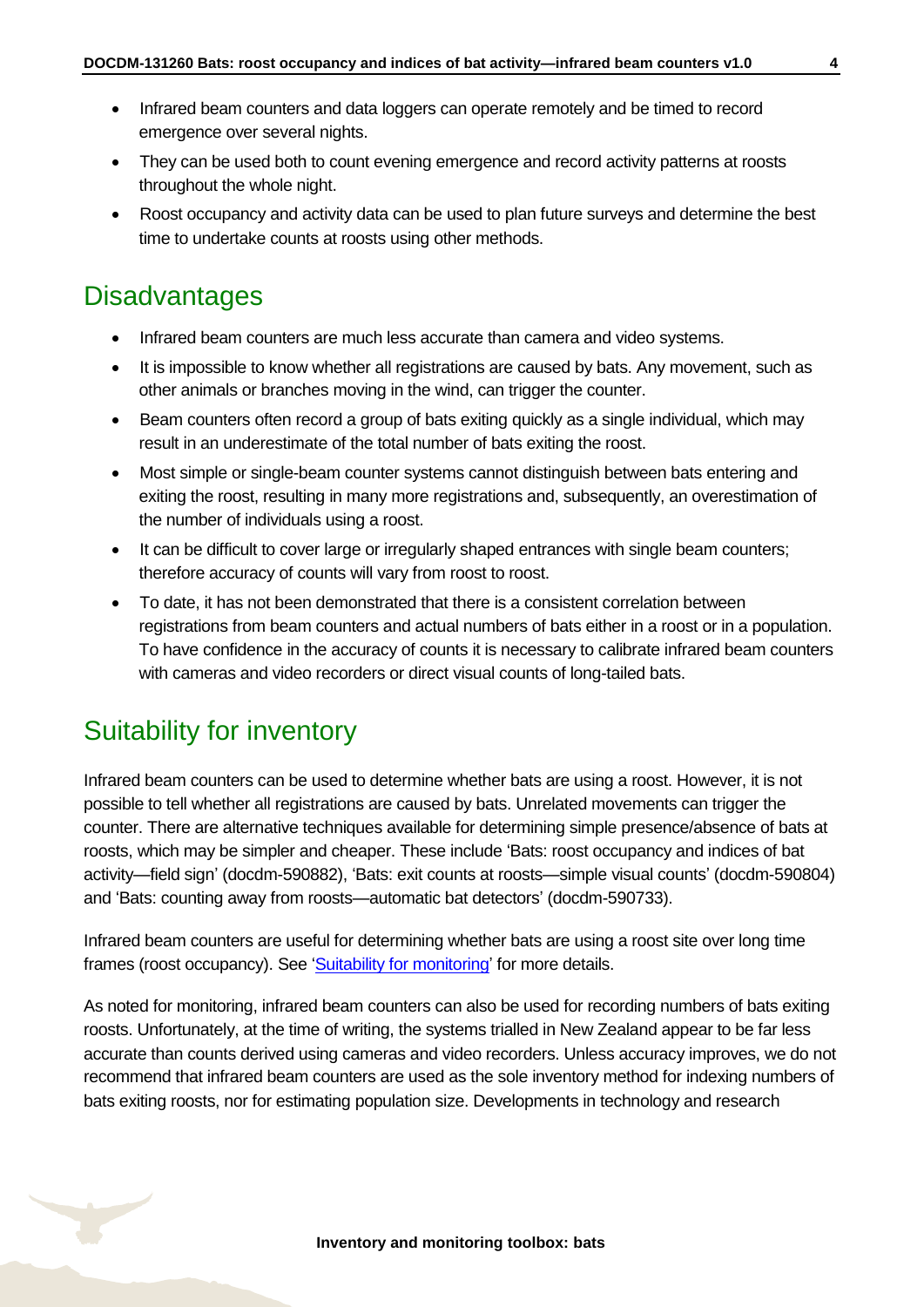Generally, exit counts at communal roosts will usually be poor estimators of total population size. Members of a bat colony or population are always spread among several communal roosts and a large number of solitary roosts on any one night and they may change roost sites frequently. Minimum population estimates derived from roost counts will always be directly correlated to sampling effort and the number of roosts found during the sampling period.

# <span id="page-4-0"></span>Suitability for monitoring

Infrared beam counters and data loggers are very useful for monitoring roost occupancy over time, but again, it cannot be assumed that it is always bats that trigger the counter. Infrared beam counters can also be used to record numbers of bats exiting a roost, but at present can only provide a relatively crude index (which will vary according to the quality of the system). Roost occupancy and activity data can be used to plan future surveys and determine the best time to undertake counts at roosts using other methods.

At the time of writing, we do not recommend using infrared beam counters for estimating population size and monitoring changes in population size over time. If, in the future, the accuracy of the method is improved and it is demonstrated that counts from infrared beam counters can provide a consistent index of the number of bats in a roost or population, it may be possible to monitor trends.

## <span id="page-4-1"></span>**Skills**

Unless inventory and monitoring is to be undertaken at known roosts, workers will need skills to locate new roosts, in addition to the skills necessary for using the infrared beam counters.

### Skills required for finding roosts

Workers must be able to:

- Demonstrate a basic level of bushcraft.
- Identify areas of bat activity by using bat detectors to survey for bat calls. See 'Bats: counting away from roosts—bat detectors on line transects' (docdm-590701) and 'Bats: counting away from roosts—automatic bat detectors' (docdm-590733) for more information.
- Distinguish between long-tailed bats and lesser short-tailed bats by their calls. See 'Background to bat detectors' in the 'DOC best practice manual of conservation techniques for bats' (docdm-131465) for further information.
- Set up harp traps or construct mist net rigs in areas of bat activity. Training may be needed to learn how to optimise capture rates. The section 'Catching bats' in the 'DOC best practice manual of conservation techniques for bats' (docdm-131465) provides details on trap construction and placement.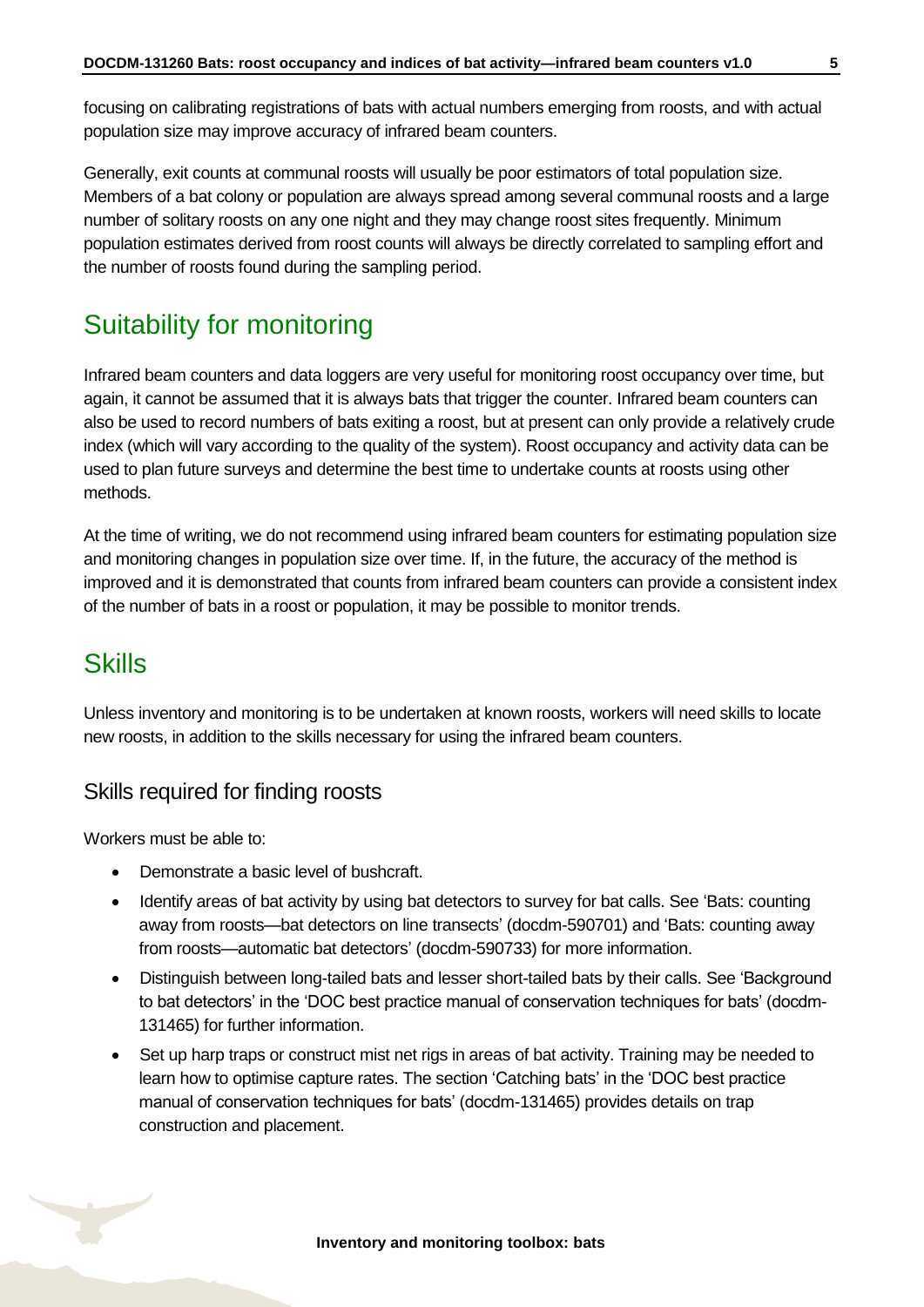- Handle bats competently and humanely.
- Identify bat species; age, sex and measure bats and apply transmitters.
- Meet minimum standards—anyone wishing to catch and handle bats must receive appropriate training and must meet the minimum requirements for catching, handling, examining, measuring, and releasing bats described in the 'DOC best practice manual of conservation techniques for bats' (docdm-131465).
- Use radio-tracking to follow tagged bats and locate their communal roosts (see 'Bats: trapping at roosts—estimating survival and productivity'—docdm-590867).

#### Skills required for using infrared beams

- Infrared beam counters and data loggers can be technologically complex and are often difficult to set up in the field. Training may be required to ensure units are functioning correctly, calibrated, and maintained regularly.
- In some circumstances workers may need tree-climbing experience to set up the beam counter and data logger.

### <span id="page-5-0"></span>**Resources**

This method is less expensive in terms of equipment than camera and video systems, but intensive effort may be required to locate the roosts and set up the equipment, particularly if multiple roosts are to be counted at simultaneously. However, once in place, they can be run for relatively long periods of time.

DOC has developed an infrared beam counter and data logger system with accompanying computer software. The DOC Electronics Workshop in the Research and Development Group should be contacted for further information and to discuss new developments. There are also commercial systems available, e.g. Faunatech<sup>1</sup> and TrailMaster<sup>2</sup>, but these are likely to be far more expensive than any developed by DOC 'in house'.

### <span id="page-5-1"></span>Minimum attributes

Consistent measurement and recording of these attributes is critical for the implementation of the method. Other attributes may be optional depending on your objective. For more information refer to ['Full details of technique and best practice'.](#page-12-0)

DOC staff must complete a 'Standard inventory and monitoring project plan' (docdm-146272).

If the aim is to gain an index of how many bats exit a roost, observers only need to record the total registrations. Some sophisticated systems with multiple beams can register the direction the bat was flying when it broke the beam so it may be possible to calculate net emergence (number exiting minus

 $\overline{1}$ 

<sup>1</sup> <http://www.faunatech.com.au/>

<sup>2</sup> <http://www.trailmaster.com/>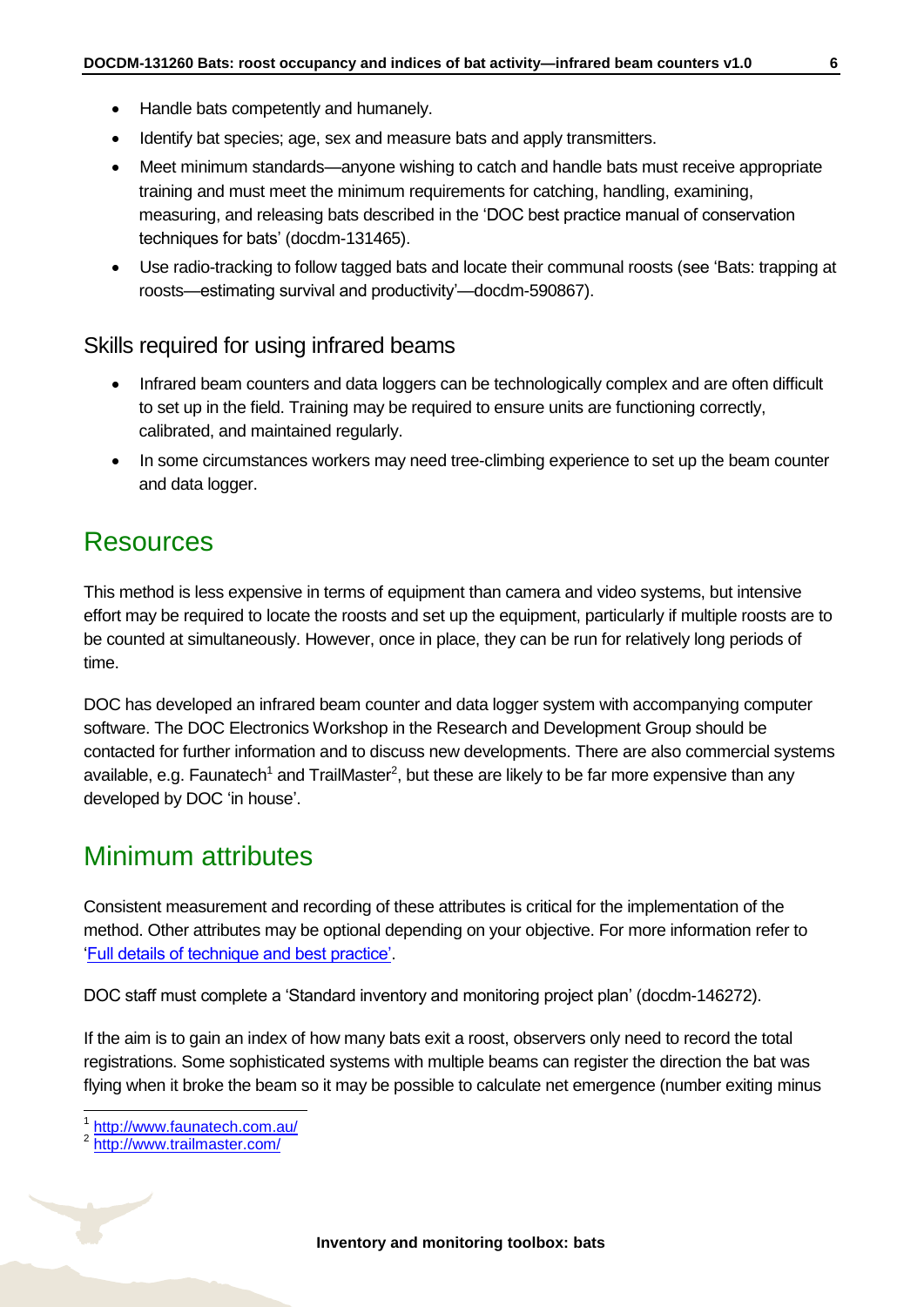number entering). No systems of this type have been trialled in New Zealand so far, so we cannot assess their accuracy.

If the study aims to investigate timing and patterns of emergence, it is necessary to record the exact time bats exit and enter. Start and finish time, and times of registrations may be recorded automatically, depending on the type of system used.

It is important to record temperature and weather variables because these can influence patterns of emergence (and whether the bats will even emerge at all). Recording time of first emergence is useful for planning further counts, to ensure that timers are set correctly.

Minimum attributes to record when recording over a single night:

- Observer's name and contact details
- Details of the system used, i.e. type and identification number (quality and accuracy will vary according to type of infrared beam system used)
- Location: place name and GPS coordinates
- Roost details and any roost identification number
- Date
- Start time
- Start temperature and weather conditions (cloud cover, wind, rain)
- Time of first bat activity, i.e. the time the first bat exited or entered
- Time of last bat activity, i.e. the time the last bat exited or entered
- Finish time
- Temperature and weather conditions at finish time
- A tally of the total number of registrations
- If the infrared beam system is sophisticated, it may also be possible to:
	- Tally the number of registrations in each direction (number exiting and number entering)
	- Tally the net number of registrations emerging from roost (number exiting minus number entering)

Minimum attributes to record when recording long-term presence/absence or monitoring roost occupancy:

- Observer's name and contact details
- Details of the system used, i.e. type and identification number (quality and accuracy will vary according to type of infrared beam system used)
- Location: place name and GPS coordinates
- Roost details and any roost identification number
- Start date
- Finish date
- Daily temperatures, including dusk temperatures and minimum temperatures if possible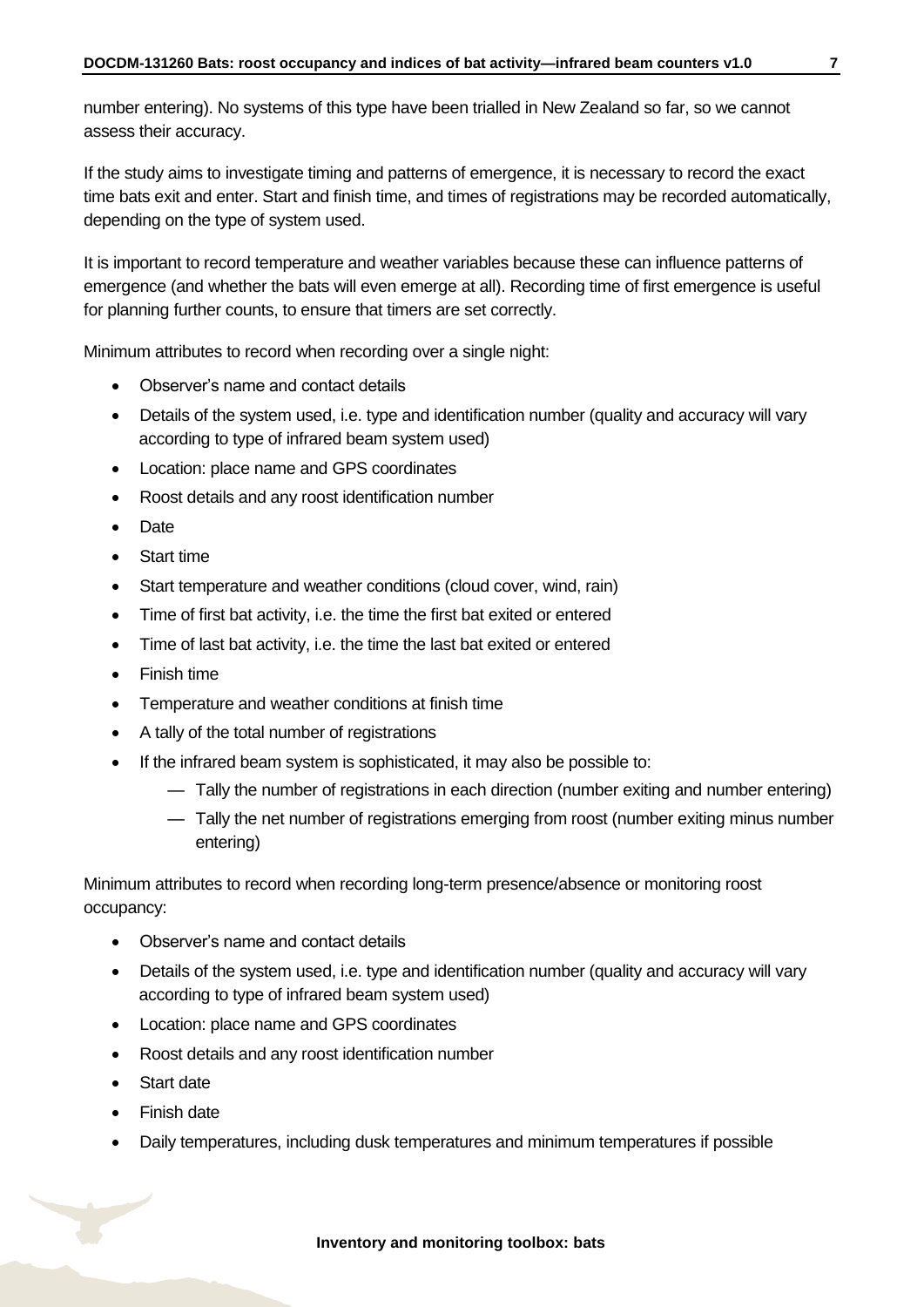- Basic daily weather summary—rain, snow, fine, etc.
- Dates and time of registrations
- Number of registrations per night

Minimum attributes can be recorded on standardised field sheets available in 'Blank forms for recording counts from IR beams at roosts' (docdm-211173). This document includes three separate field sheets:

- 1. Simple systems (number of registrations) over a single night.
- 2. Sophisticated systems (number of registrations exiting and entering) over a single night.
- 3. Summary sheet for longer-term inventory and monitoring.

### <span id="page-7-0"></span>Data storage

Forward copies of completed survey sheets to the survey administrator, or enter data into an appropriate spreadsheet as soon as possible. Collate, consolidate and store survey information securely, also as soon as possible, and preferably immediately on return from the field. The key steps here are data entry, storage and maintenance for later analysis, followed by copying and data backup for security.

Summarise the results in a spreadsheet or equivalent. Arrange data as 'column variables', i.e. arrange data from each field on the data sheet (date, time, location, plot designation, number seen, identity, etc.) in columns, with each row representing the occasion on which a given survey plot was sampled.

If data storage is designed well at the outset, it will make the job of analysis and interpretation much easier. Before storing data, check for missing information and errors, and ensure metadata are recorded.

Storage tools can be either manual or electronic systems (or both, preferably). They will usually be summary sheets, other physical filing systems, or electronic spreadsheets and databases. Use appropriate file formats such as .xls, .txt, .dbf or specific analysis software formats. Copy and/or backup all data, whether electronic, data sheets, metadata or site access descriptions, preferably offline if the primary storage location is part of a networked system. Store the copy at a separate location for security purposes.

Roost count results are best summarised in a spreadsheet (e.g. Microsoft Excel). Columns in the spreadsheet should include all data recorded on the original field sheet because the influences of factors such as location, observer, weather, etc. need to be accounted for in any analyses.

At present, there are no standardised spreadsheets or databases maintained by DOC to store bat roost count data. However, counts could be recorded in the DOC bat database. Each DOC conservancy should have a separate Excel spreadsheet for this purpose, with access rights held by the conservancy bat contact (see 'Bat Recovery Group contacts'—docdm-132033). If a conservancy has not set up its own spreadsheet, one can be created using the 'National bat database template' (docdm-213136). See the 'Canterbury Conservancy bat database' (docdm-213179) for an example of a spreadsheet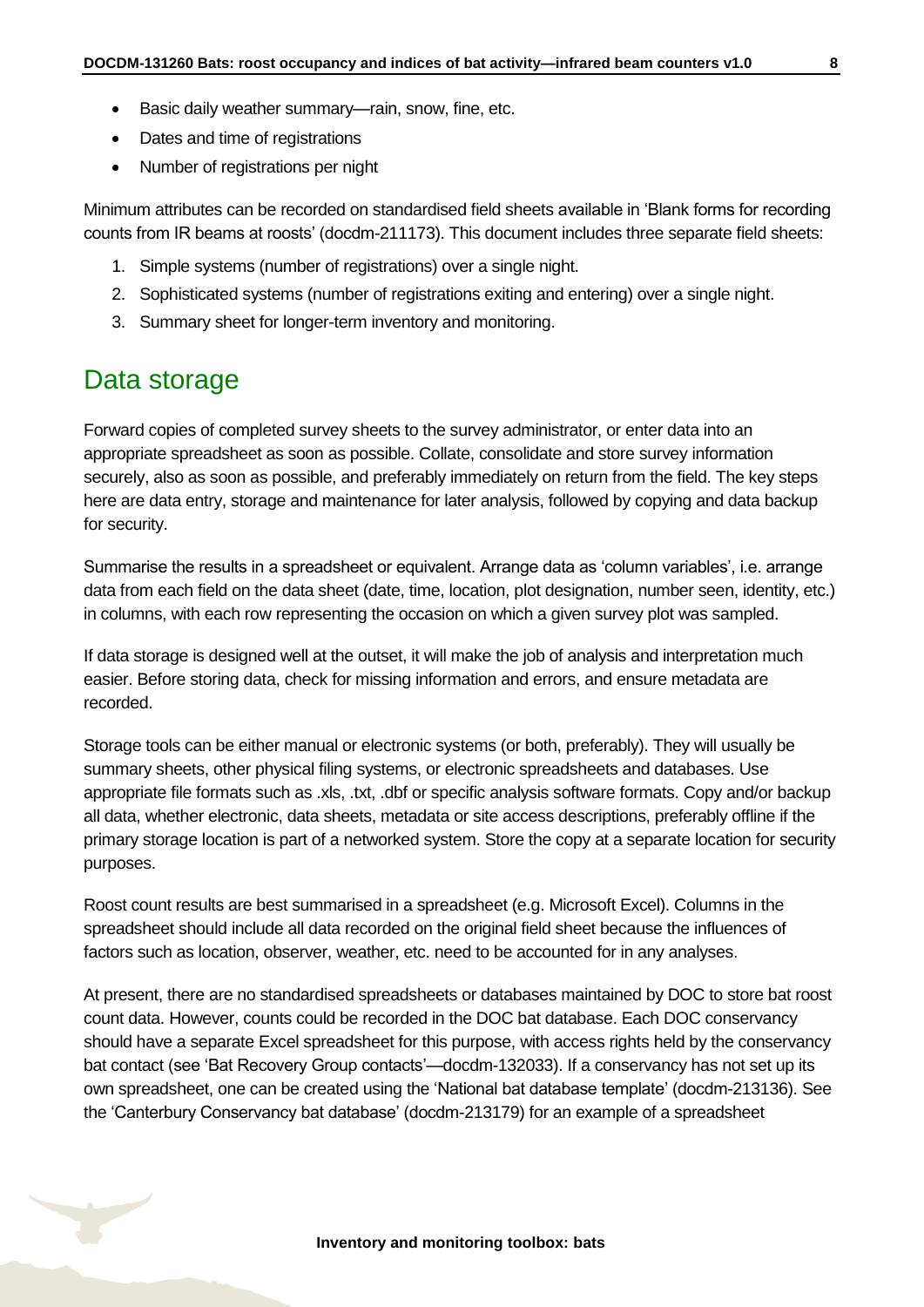containing data. Many of the data entry fields will not be relevant, but there are fields for location, GPS coordinates and for comments that could be used to describe count results (Fig. 2).

|                        |                                            | Department of Conservation - Bat Database Data Entry |                                                                |                          |
|------------------------|--------------------------------------------|------------------------------------------------------|----------------------------------------------------------------|--------------------------|
| Conservancy            | Bat Species*                               | Date*<br>$\overline{\phantom{0}}$                    | Altitude (m)                                                   |                          |
| Area                   | Location*                                  |                                                      |                                                                |                          |
| Map sheet<br>number    | Observer*                                  | Address*                                             |                                                                | $\overline{\phantom{0}}$ |
| Easting GR*            | Wind*<br>÷                                 | Dusk Temp<br>Min Temp                                | Sunrise Time*                                                  | Sunset Time*             |
| Northing GR*           | Rain*<br>$\overline{\phantom{a}}$          |                                                      |                                                                |                          |
| Bat Detector*          | Time<br>$\overline{\phantom{a}}$<br>Start* | Time<br>Finish*                                      | Survey Method*                                                 | $\blacksquare$           |
| Tape Recorder*         | Bat Passes*<br>$\overline{\phantom{a}}$    |                                                      | End Easting GR**                                               |                          |
| <b>VOR</b><br>setting* | Habitat<br>Description*                    |                                                      | End Northing GR**<br>** - Must be entered for transect surveys |                          |
| Frequency*<br>(kHz)    | Comments                                   |                                                      |                                                                |                          |

Figure 2. Screenshot illustration of data entry page from the DOC bat database.

## <span id="page-8-0"></span>Analysis, interpretation and reporting

Seek statistical advice from a biometrician or suitably experienced person prior to undertaking any analysis.

The measures gained from application of this method are:

- Presence/absence of bats at a roost
- Presence/absence of bats at a roost over long time frames (roost occupancy)
- Bat activity patterns
- Index of the number of bats exiting a roost

Data from infrared beam counters appears to be less accurate than video counts (see ['Case study](#page-9-0) A') and to date no one has demonstrated a consistent correlation between registrations from beam counters and actual numbers of bats either in a roost or a population. Research is required to calibrate registrations against numbers of bats. If infrared beam counters are used, it is advisable to run camera and video recorder systems and beam counters simultaneously at the same roost for several nights to obtain error estimates for the infrared beam counters. These error estimates can then be used to calibrate future counts using only infrared beam counters. If, in the future, the method is demonstrated to provide a consistent index of the number of bats in a roost or population, more detailed statistical analysis of population trends may be possible. For further information, consult the 'Analysis,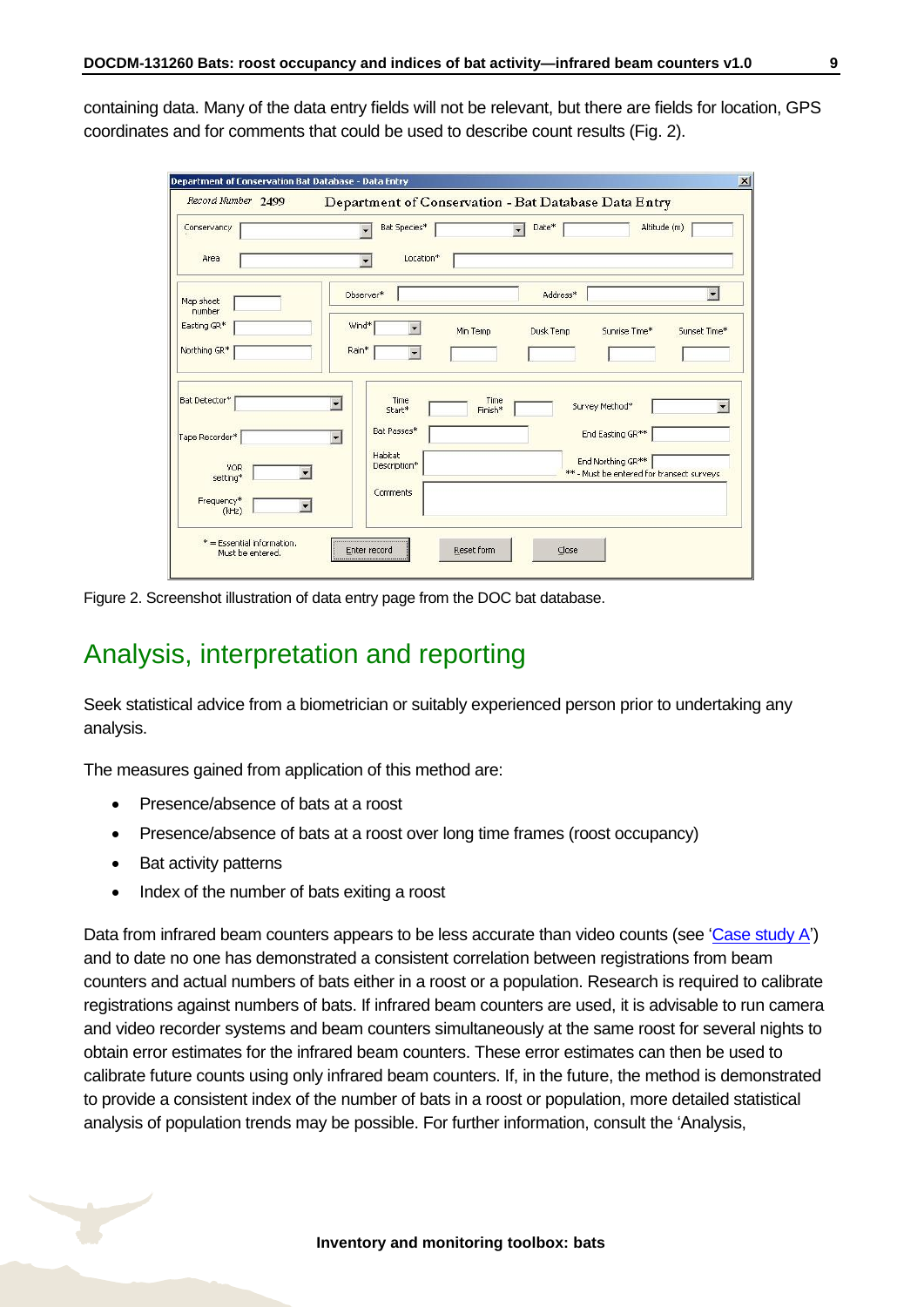interpretation and reporting' sections in 'Bats: exit counts at roosts—cameras and recorders' (docdm-590789) and 'Bats: exit counts at roosts—simple visual counts' (docdm-590804).

Until calibration work is done, only simple analyses of data obtained using infrared beam counters are advisable. Raw data can be graphed and used to show daily patterns at single roosts (Fig. 3). Maximum counts (either the largest number of registrations from any roost during the sampling period, or the sum of the number of registrations from simultaneously occupied roosts) or average counts per season can also be graphed. This data can only be interpreted simply. For example, data can show whether a roost is occupied (and for how many days), how often bats return to a roost and at what intervals, and when the roost is occupied (apparently) by a large number of bats (e.g. on 28/10/02 in Fig. 3). Note, however, that the relationship between the number of bats present and the number of registrations can be variable (see ['Case study](#page-9-0) A').



Figure 3. Daily registrations from a single lesser short-tailed bat roost. The graph shows the total number of registrations recorded by an infrared beam counter positioned at the roost exit (from Specht 2002).

Simple statistical comparisons could be made (e.g. comparing average or median number of registrations per roost). However, in most circumstances, statistical comparisons should only be made between standardised monitoring sessions at the same site. Comparison between sites can be misleading because sessions could have been undertaken in different conditions.

### <span id="page-9-0"></span>Case study A

**Case study A: video-surveillance and infrared beam counters at lesser short-tailed bat roosts in Rangataua Forest, central North Island, New Zealand**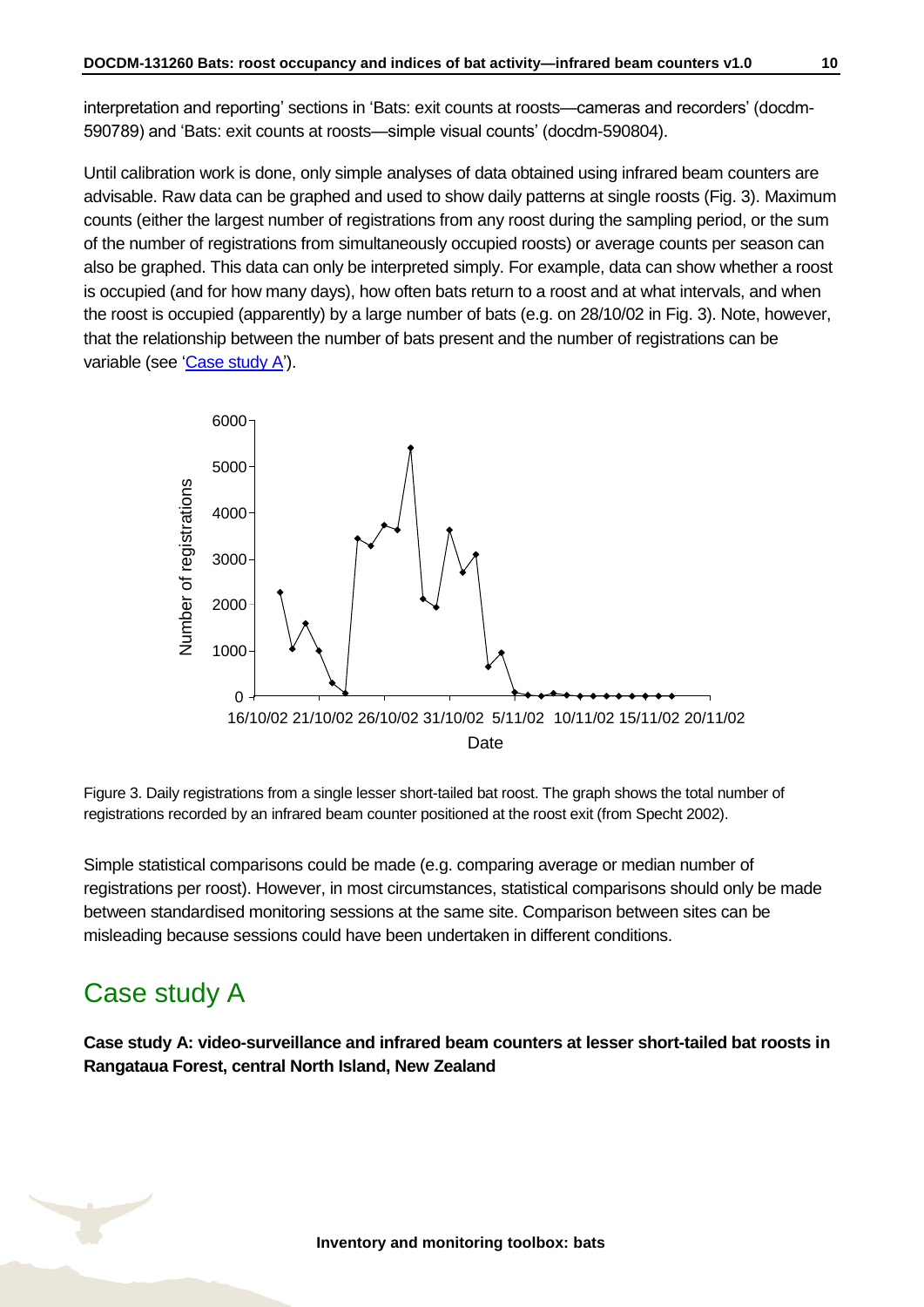#### Synopsis

Lloyd & McQueen investigated the distribution, ecology and molecular ecology of short-tailed bats in the central North Island (Lloyd 2003). They used aerial tracking and video surveillance to study roosting behaviour and measure population size of short-tailed bats in 100 km² of old growth *Nothofagus* forest, in Rangataua Forest. Over the 5–6 years of this study, more than 30 large communal roosts were discovered. Bat numbers ranged from a few hundred per roost to more than 5000. Estimates of the population size ranged from 5000 to 7000 bats. Once these studies were completed, Tongariro/Taupō Conservancy continued to undertake an annual count of the population within the Rangataua Forest.

#### **Objectives**

The aim of Tongariro/Taupō Conservancy's annual count of the Rangataua short-tailed bat population was to provide an estimate of minimum population size. The aim of this case study is to illustrate why index counts derived from infrared beam counters should be treated with caution.

#### Sampling design and methods

The survey was conducted in October and November 2002. Initially, active roosts were identified by direct inspection or by setting up infrared beams and data loggers at previously-used roosts. The infrared beam counters and data loggers were set to run daily from 20:00 hrs to 23:00 hrs, and data loggers stored data in 30-minute intervals. The data was summed to give an index of the number of bats leaving the roost per day (as in Fig. 3).

Additionally, six bats were caught in their foraging areas, radio-tagged and aerially radio-tracked back to their roost sites. Cameras and videos were set up on all active roosts, and counts of exiting bats were recorded simultaneously. Counts were summed to obtain a maximum count per night.

For the purpose of this case study, we examined exit counts from two roosts where two counting methods had been used simultaneously. Results from infrared beams and data loggers were compared with those from camera and video recorder systems.

#### **Results**

Counts derived from the two methods were very different for the two roosts examined (Table 1). When compared with counts derived from video recordings, counts from infrared beams and data loggers underestimated numbers of bats exiting Roost A and overestimated those leaving Roost B.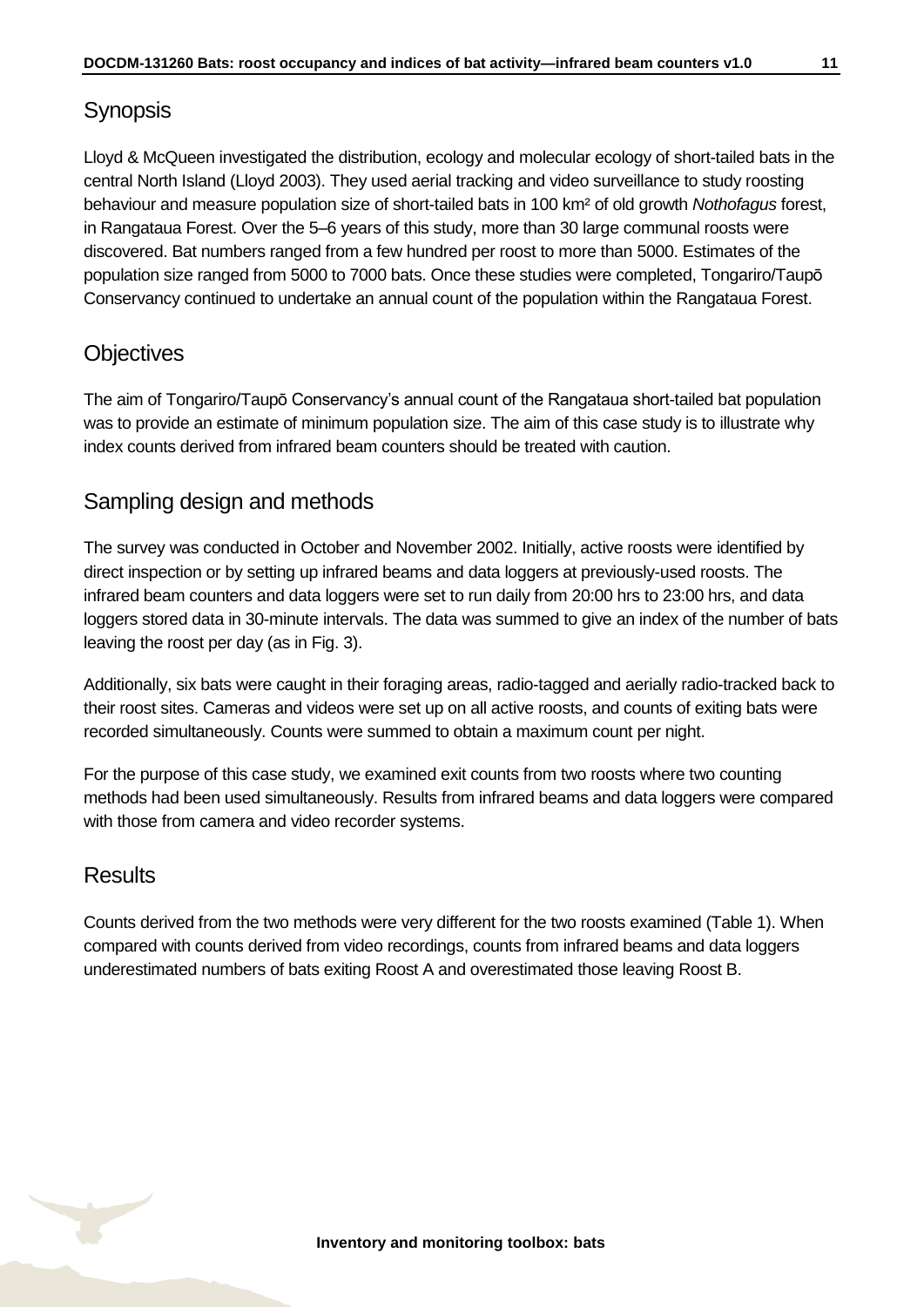Table 1. The number of bats counted at two roosts using cameras and video recorders compared with the number of registrations logged by infrared (IR) beam and data loggers running simultaneously (data derived from Specht 2002).

|                       | Days monitored |                |     |     |     |                |             |             |             |     |
|-----------------------|----------------|----------------|-----|-----|-----|----------------|-------------|-------------|-------------|-----|
|                       | 1              | $\mathbf{2}$   | 3   | 4   | 5   | 6              | 7           | 8           | 9           | 10  |
| <b>Roost A</b>        |                |                |     |     |     |                |             |             |             |     |
| Video recording       | 0              | 280            | 294 | 960 | 883 | 794            | 676         | 282         | 149         | 341 |
| IR beam registrations | 11             | 6              | 58  | 22  | 2   | $\overline{2}$ | 0           | $\mathbf 0$ | 4           | 10  |
| <b>Roost B</b>        |                |                |     |     |     |                |             |             |             |     |
| Video recording       | 128            | $\blacksquare$ | 207 | 109 | 0   | 0              | $\mathbf 0$ | 0           | 0           | 0   |
| IR beam registrations | 245            | 137            | 386 | 171 | 9   | 0              | 1           | 0           | $\mathbf 0$ | 0   |

#### Limitations and points to consider

It seems the accuracy of infrared beam counters is variable and they may not be effective in all situations. For example, at Roost A we noted there was very little bat activity recorded by the infrared beam system in comparison with the count derived from the video recorder (Table 1). In contrast, Specht (2002) noted that during a different sampling period at the same roost, the number of registrations logged by the infrared beam and data logger was closely correlated with the number of bats recorded on the videotape.

Accuracy is likely to vary in response to how well the exit hole is covered by the infrared beams, how many bats exit at a time, and how quickly they are flying. These results indicate that caution should be used when interpreting count data derived from infrared beams counters. These systems should be calibrated against video counts wherever possible.

#### References for case study A

- Lloyd, B.D. 2002: The ecology and molecular ecology of the New Zealand lesser short-tailed bat *Mystacina tuberculata*. PhD thesis, Massey University, Palmerston North.
- Specht, P. 2002: Short-tailed bat population census 2002. Unpublished report to the Department of Conservation, Ōhakune Field Centre.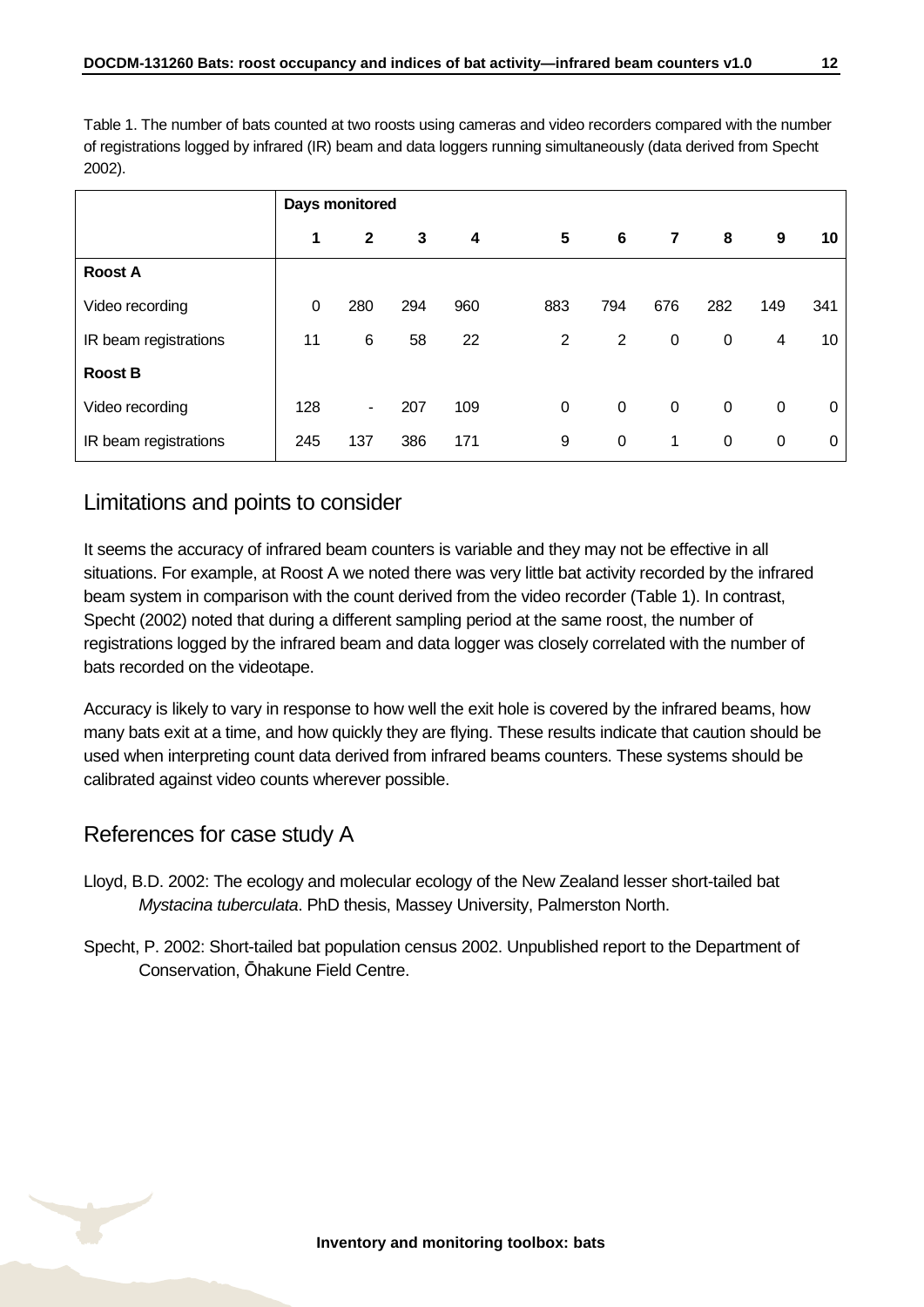### <span id="page-12-0"></span>Full details of technique and best practice

#### Types of counters in use

There are two types of infrared counters: passive and active. Passive infrared counters operate by detecting a moving object's infrared signature. Factors that determine the signature include the object's temperature relative to the background, its infrared reflective and emissive characteristics, and its size, speed of travel, and direction of travel relative to the counter.

The active counters use two systems, retro-reflective and through-beam systems. In retro-reflective systems, an infrared beam of light is emitted to a reflector. The reflector returns the light beam to a receiver which is housed in the same unit as the emitter. The size of the beam is roughly the diameter of the reflector. If the beam is broken, a count is registered and usually stored as a data point on a data logger. In the through-beam system, the emitter and receiver are housed in separate units. The emitter sends an infrared beam directly across to the receiver unit. Again, if the beam is broken, a count is registered. This configuration provides several advantages over the retro-reflective type. The beam travels only half the distance, enabling the beam to travel further and the unit to use less power for a given distance.

Both retro-reflective and through-beam active systems require an emitter to be mounted at one side of the exit hole and a receiver or a reflector at the other. The beam needs to be orientated to cover the biggest dimension of the hole. So, for example, for a roost with a vertical slit-shaped opening, the emitter and receiver are placed at the top and the bottom of the slit (Fig. 1). The two units need to be carefully aligned in order to function. Alternative systems using several beams can be used to cover larger holes, and double banks of beams have been used to detect flight direction (Thomas & LaVal 1988).

Through-beam active infrared counter systems have been trialled at lesser short-tailed bat tree roosts in Rangataua Forest, and to a limited degree in Eglinton Valley, Fiordland. One of the systems used in Rangataua Forest incorporated a Sunx BME-CY1 Thru-beam Infrared Sensor and a Datataker-5E Events Logger (4KB memory). The emitter and receiving sensors were mounted close to the roost entrance on fully-articulated brackets, with the infrared beam crossing the roost entrance. The data logger was mounted at the base of the roost tree in a waterproof housing. Amphenol plugs and sockets were used for connecting to the sensor and the battery, as well as for downloading data. The sensor was powered from a single 17 Ahr 12 V lead-acid gel-cell which needed to be replaced approximately every 8 weeks. Data was downloaded from the data loggers in the field using a laptop computer. The number of events in each 30-minute period was logged. With this logging interval, the data required downloading every 3 months.

Technology may well have improved since this system was created. The DOC Electronics Workshop (Research and Development Group) should be contacted to discuss new developments and options. Alternatively, there are commercially available systems. For example, see units made by [Faunatech](http://www.faunatech.com.au/) in Australia and [TrailMaster](http://www.trailmaster.com/) in the USA. An example of a home-made system used for monitoring bats in artificial roost boxes can be found at www.zwergfledermaus.de. Please note that none of these systems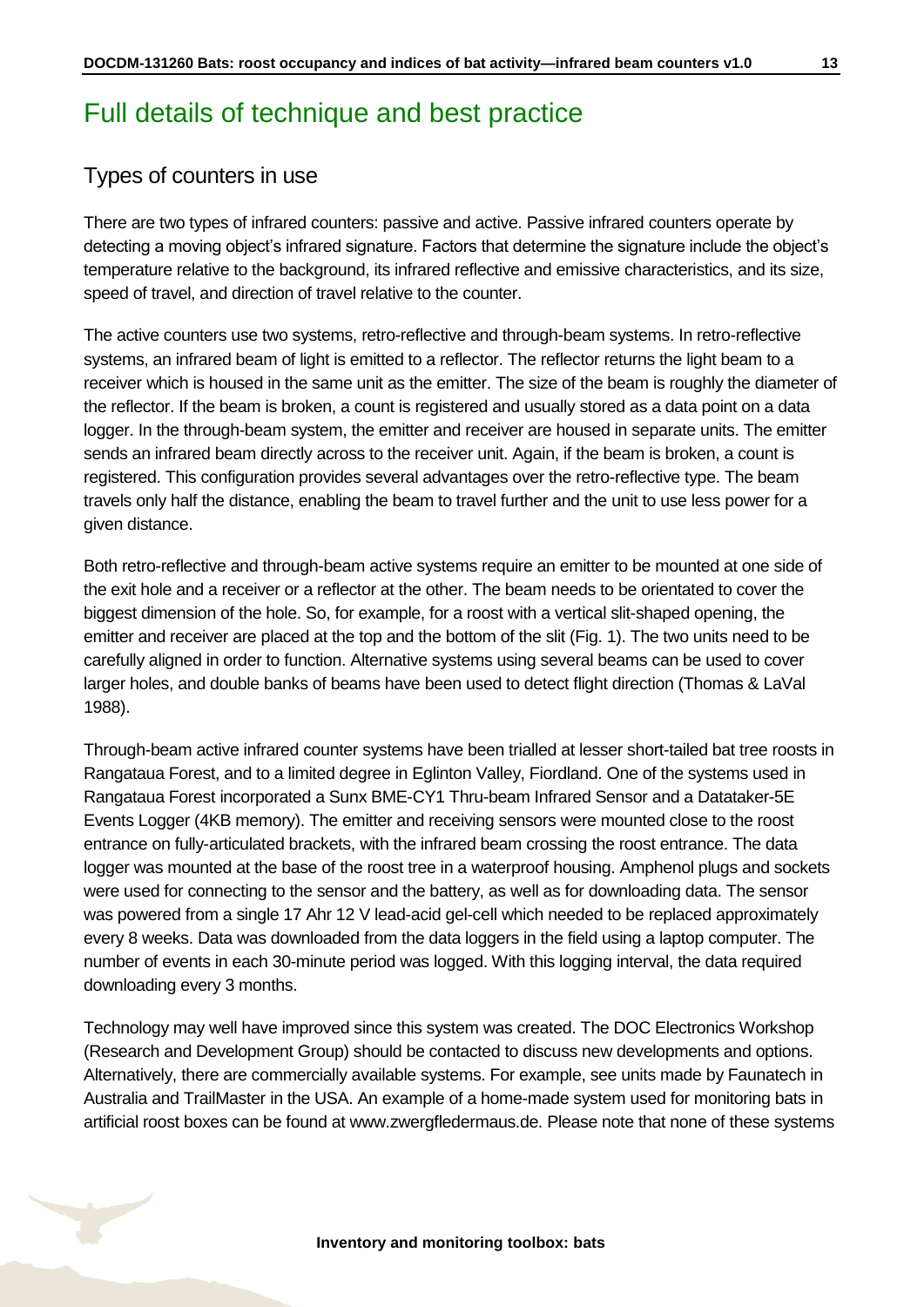have been trialled in New Zealand, so we cannot comment on their accuracy for counting bats. Commercial systems are likely to be far more expensive than any developed by DOC 'in house'.

The counters used in New Zealand seem to work fairly well at roosts with relatively small exit holes, and are useful for long-term monitoring of roost use. However, the accuracy of this method for obtaining counts of bats exiting and entering roosts is questionable and requires further assessment. Currently, the type of counters used in New Zealand can only provide a relative index of the number of bats exiting a roost because sometimes not all bats exiting roosts trigger the beam, and sometimes bats flying around the entrance can trigger the beam several times. However, count accuracy might be improved by using a different system, and counts from existing units could be adjusted if the infrared beam counter is calibrated and an error margin calculated. Calibration and error calculations can be achieved by running infrared beam counters and cameras/video recorders simultaneously at the same roost, then determining how closely the numbers of bats counted are correlated.

#### Recommendations for conducting counts

There are currently no standardised procedures for inventory and monitoring of bats at roosts using infrared beam counters. Best practice guidelines (see below) are aimed at providing practical advice to achieve the most accurate counts.

#### Best practice guidelines for using infrared beam counters

- Equipment must be tested before use in the field and users must be familiar with operating systems (setting timers, recording modes, etc.) and attachment systems before use in the field.
- General disturbance must be minimised at roosts sites, i.e. keep noise levels to a minimum.
- Vegetation obscuring exit holes must only be trimmed back if absolutely necessary, and trimming must be kept to a minimum.
- To achieve accurate counts, roosts must be checked for multiple exit holes, and multiple counters used if necessary.
- To achieve accurate counts, recording must begin at least 30 minutes before sunset for longtailed bats, and at sunset for lesser short-tailed bats.
- Infrared beam counters should be calibrated by running infrared beam counters and cameras/video recorders simultaneously at the same roost, then determining how closely the numbers of bats counted are correlated.
- All equipment should be serviced and repaired at the end of each season.

### <span id="page-13-0"></span>References and further reading

Herder, M.J. 2003: Monitoring the effectiveness of bat compatible mine gates. St. George, Utah: U.S.D.I. Bureau of Land Management, Arizona Strip Field Office, USA.

Kunz, T.H. 2003: Censusing bats: challenges, solutions, and sampling biases. In T.J. O'Shea; M.A. Bogan (Eds): Monitoring trends in bat populations of the United States and territories: problems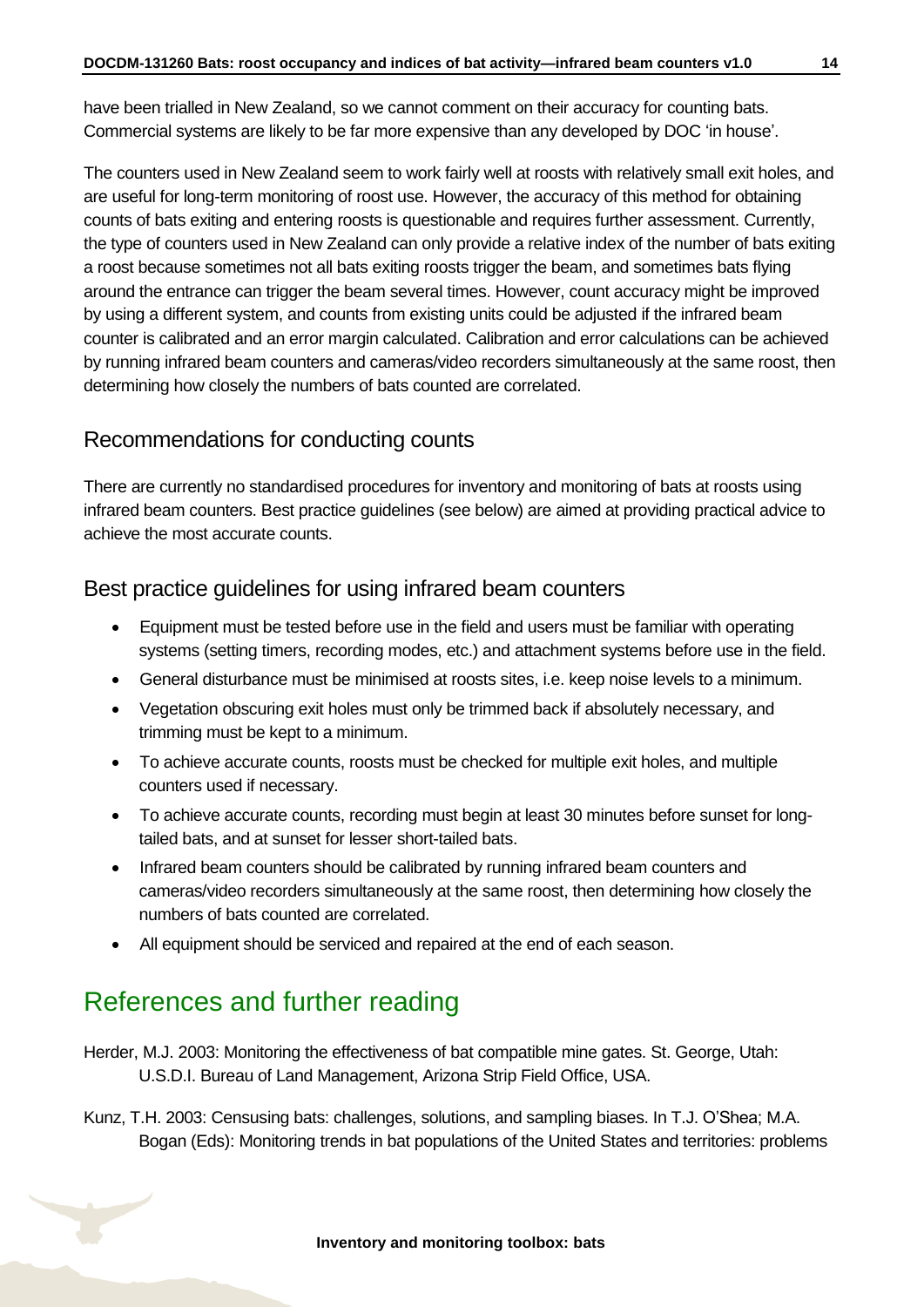and prospects. U.S. Geological Survey, Biological Resources Discipline, Information and Technology Report, USGS/BRD/ITR 2003–0003, USA.

- Specht, P. 2002: Short-tailed bat population census 2002. Report to the Department of Conservation, Ōhakune Field Centre (unpublished).
- Thomas, D.W.; LaVal, R.K. 1988: Survey and census methods. In T.H. Kunz (Ed.): Ecological and behavioral methods for the study of bats. Smithsonian Institution Press, Washington, DC, USA.
- Unknown. Website of batworker in Kiel, Germany. Includes information on a home-developed infrared beam counter used to count bats using roost boxes, and presents some preliminary results. [http://www.zwergfledermaus.de/index\\_e.html](http://www.zwergfledermaus.de/index_e.html)
- Walsh, A.; Catto, C.; Hutson, A.M.; Racey, P.A.; Richardson, P.; Langton, S. 2001: The UK's bat monitoring programme. Department of Transport, the Environment and the Regions Contract Report CRO18, UK.